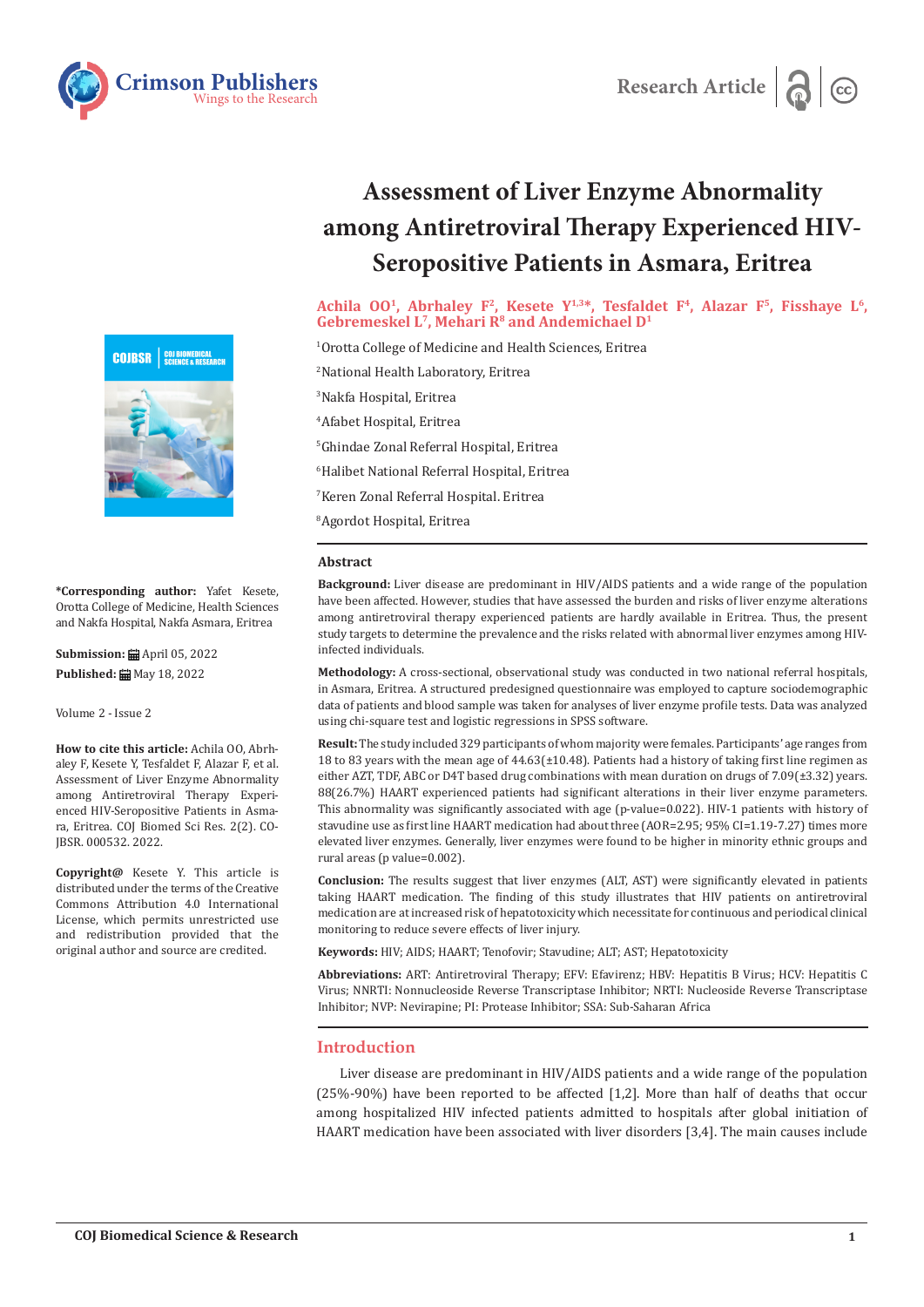consequent chronic hepatitis B and C infections, opportunistic infections, AIDS related neoplasms [5,6], nonalcoholic fatty liver disease, alcohol abuse and medication-related hepatotoxicity. This leads to conditions ranging from asymptomatic moderate liver enzymes alterations to end stage liver disease and cirrhosis with its concomitant complications (i.e, hepatic encephalopathy, ascites and esophageal abnormality). An estimated overall prevalence of 8.3% of liver cirrhosis is observed in HIV population [7]. Moreover, cirrhosis incidence and liver disorder related deaths are substantially increased in hepatitis B and C infected HIV population [8-10]. Nevertheless, the burden and the risk factors of liver disorders might be distinct in various geographical locations including Eritrea. Hepatotoxicity is often demonstrated by biochemical alterations in the liver function tests. Liver enzymes (aspartate aminotransferase or alanine aminotransferase) are often elevated by several HAART drugs including NRTIs, NNRTIs and PI groups [11-13]. Half of the patients does not manifest any clinical symptoms in spite of abnormalities in their liver enzymes, therefore, in many settings cases of HIV-patients with liver disorder are underreported [14]. Liver disorder treatment and management is an integral aspect of the HIV patient's care. Previous studies which give information on the patterns of liver function health are hardly available in Eritrea. Thus, the present study targets to determine the prevalence and the risks related with abnormal liver enzymes among HIV-infected individuals.

## **Methods**

# **Study setting and design**

This was a cross-sectional, observational study carried out in Halibet National Referral Hospital (HNRH) and Orotta National Medical Surgical Referral Hospital (ONMSRH), in Asmara, Eritrea from March to June, 2018. They are the largest national referral hospitals with catchment area of over 814,000 inhabitants and with simultaneously large number referral patients visiting from around the country. The study population were known HIV/AIDS positive individuals who visited ONMSRH and HNRH for routine checkup and medication. The current number of patients who were on HAART in ONMSRH and HNRH was 1567 and 1162 respectively.

#### **Sampling technique**

The study was carried out with a sampling method of convenience in the sense that, participants were patients who turned up voluntarily for their routine and subsidized semester check-up to which liver function profile tests were planned along with other laboratory monitoring tests. Study participants were HIV patients who were >18 years old and patients having good adherence to medication.

#### **Sociodemographic data collection**

A structured predesigned questionnaire was employed to gather sociodemographic information (sex, age, educational level, area of residence). Medical history of subjects (drug combination, CD4 count, viral load count, duration of exposure to HAART, and drug history and side effects) were collected from patient's

medical record with the help of hospital counselling staffs. It also incorporated questions related to the lifestyles of participants (dieting, exercise, smoking, and frequency of alcohol intake).

#### **Specimen collection and analysis**

After applying standard antiseptic technique, a total of 5ml of venous blood sample was obtained in a uniquely labelled chemistry tubes from each individual. Blood specimen were then allowed to clot and serum was separated by centrifugation at 3000 rpm for 3 minutes. The serum samples were stored at 60C and were analyzed within 24 hours of collection for Liver function tests including ALT, AST, ALP, and Bilirubin using AU480 Chemistry Analyzer (Beckman Coulter- AU480). An upper limit normal (ULN) values of 31IU/L and 35IU/L were specified for AST for women and men respectively. Similarly, upper limit normal for ALT was set as 45IU/L for men and 34IU/L for women. Abnormal liver enzyme were defined values more than 1.25 of the upper limit of normal [15].

## **Statistical analysis**

The data were collected, cleaned and analyzed using SPSS version 20. Summary and descriptive statistics were computed. Bivariate and multivariate logistic regression analysis were employed to define the association between independent variables and the outcome variable. Moreover, Odds ratio calculations with 95%CI were used to determine the strength of association. A p-value <0.05 was set to hold statistical significance.

#### **Ethical approval and consent to participate**

Approval for the study was sought from the Asmara College of Health Science research ethical committee and Health Research Ethics and Protocol Review Committee of the Ministry of Health. Patients were given information regarding the nature and objectives of the study, then, a written and verbal consent was obtained from voluntary study participants upon the acquisition of the data and specimen.

## **Result**

Sociodemographic characteristics. A total of 329 HIV/AIDS patients on HAART were enrolled in this study from whom majority were females and urban dwellers. The participants' age ranges from 18 to 83 years with the mean age of  $44.63(\pm 10.48)$ . At least half of the study subjects were literate (Table 1). All of the patients had a history of taking first line regimen as either AZT, TDF, ABC or D4T based drug combinations with mean duration on drugs of 7.09(±3.32) years. Out of 329 patients enrolled in the study, 203(61.7%) patients had changed the drug combination they use while 126 patients adhered with only one drug combination since the initiation of HAART. Prevalence of liver abnormalities. Eightyeight (26.7%) HAART experienced patients were present with a significant alteration in their liver enzyme parameters (ALT and/ or AST). AST, ALT, and both AST and ALT were increased in 84 (25.5%), 35(10.6%), and 31 (9.4%) of HAART experienced groups, respectively. Majority of the patients CD4 cell count were in the range of 200 and 500, and 45 (28.8%) of the participants in this group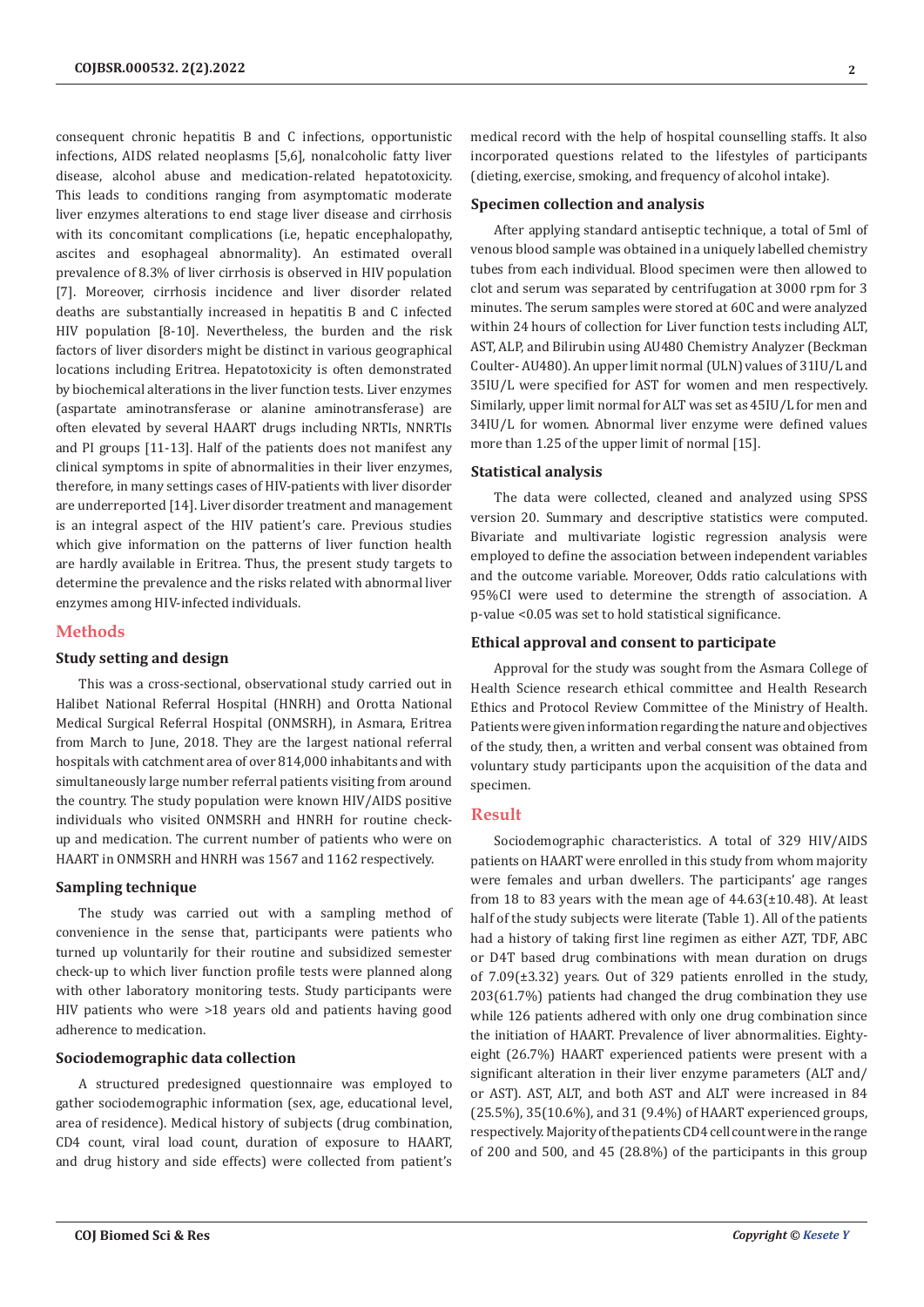were present with hepatotoxicity. Factors associated with liver abnormalities. Presence of abnormal liver enzymes was significantly related with age (p-value=0.022). Those patients in the age group of 40-50 were three (AOR=3.29; 95% CI=1.29-8.39) times more likely to have increased liver enzymes in comparison with other patients (Table 2). Different types of HAART regimen were also significantly associated with presence of liver injury. Generally, stavudine(D4T) based drug regimen use was present with higher proportion of liver

enzyme abnormalities. HIV-1 patients with history of stavudine use as first line HAART medication had about three (AOR=2.95; 95% CI=1.19-7.27) times more elevated liver enzyme compared to their counterparts. Moreover, though attenuated in the adjusted regression analysis, presence of lamivudine and tenofovir in drug regimen was also related with increased AST values (p value=0.04). Generally, liver enzymes were found to be higher in minority ethnic groups and rural areas (p value=0.002).

**Table 1:** Patients characteristics and frequency of liver injury, Eritrea 2018. **Source:** AZT: Zidovudine; ABC: Abacavir; TDF: Tenofovir; BDC: Based Drug Combination; BMI: Body Mass Index.

|                          |                | <b>Liver Enzyme Alteration</b>   |          |         |  |
|--------------------------|----------------|----------------------------------|----------|---------|--|
| <b>Variables</b>         | Category       | <b>Normal</b><br><b>Abnormal</b> |          |         |  |
|                          |                | $N(\% )$                         | $N(\%)$  | p-value |  |
|                          | Male           | 77(72.6)                         | 29(27.4) | 0.863   |  |
| Gender                   | Female         | 164(73.5)                        | 59(26.5) |         |  |
|                          | 18-39          | 67(70.5)                         | 28(29.5) |         |  |
|                          | 40-50          | 99(67.8)                         | 47(32.2) | 0.022   |  |
| Age                      | $51 - 60$      | 61(87.1)                         | 9(12.9)  |         |  |
|                          | $>60$          | 14(77.8)                         | 4(22.2)  |         |  |
|                          | Illiterate     | 22(71.0)                         | 9(29.0)  |         |  |
| Education                | Primary        | 108(77.1)                        | 32(22.9) | 0.389   |  |
|                          | Secondary      | 111(70.3)                        | 47(29.7) |         |  |
|                          | Under weight   | 50(63.3)                         | 29(36.7) |         |  |
|                          | Normal Weight  | 143(75.7)                        | 46(24.3) |         |  |
| BMI                      | Overweight     | 34(75.6)                         | 11(24.4) | 0.093   |  |
|                          | Obese          | 10(90.9)                         | 1(9.1)   |         |  |
|                          | $>500$         | 97(74.6)                         | 33(25.4) |         |  |
| CD4                      | 200-500        | 111(71.2)                        | 45(28.8) | 0.69    |  |
|                          | < 200          | 33(76.7)                         | 10(23.3) |         |  |
|                          | <b>AZT BDC</b> | 104(73.2)                        | 38(26.8) |         |  |
|                          | ABC BDC        | 6(85.7)                          | 1(14.3)  | 0.028   |  |
| <b>HAART</b> Combination | TDF BDC        | 21(87.5)                         | 3(12.5)  |         |  |
|                          | D4T BDC        | 14(51.9)                         | 13(48.1) |         |  |
| Duration of drug taken   | 1-5 Years      | 69(68.3)                         | 32(31.7) | 0.402   |  |
|                          | 5-10 Years     | 134(75.3)                        | 44(24.7) |         |  |
|                          | >10 Years      | 38(76.0)                         | 12(24.0) |         |  |
| No. of Drug used         | 1 drug         | 93(73.8)                         | 33(26.2) |         |  |
|                          | 2 drugs        | 85(73.9)                         | 30(26.1) | 0.286   |  |
|                          | 3 drugs        | 55(68.8)                         | 25(31.2) |         |  |
|                          | 4 drugs        | 8(100)                           | 0(0)     |         |  |

**Table 2:** Multivariate logistic regression analysis of factors associated with liver injury in HIV-1 infected patients in Asmara, Eritrea 2018.

**Source:** \*Significant at p<0.05; AZT: Zidovudine; ABC: Abacavir; TDF: Tenofovir; BDC: Based Drug Combination; BMI: Body Mass Index.

| <b>Variables</b> | Total $(\%)$ | <b>Abnormal</b>      |                |         |              |         |
|------------------|--------------|----------------------|----------------|---------|--------------|---------|
|                  |              | Liver enzyme $(\% )$ | $COR(95\% CI)$ | P-value | AOR (95% CI) | P-value |
| Sex              | 165(89.7)    | 19(10.3)             |                |         |              |         |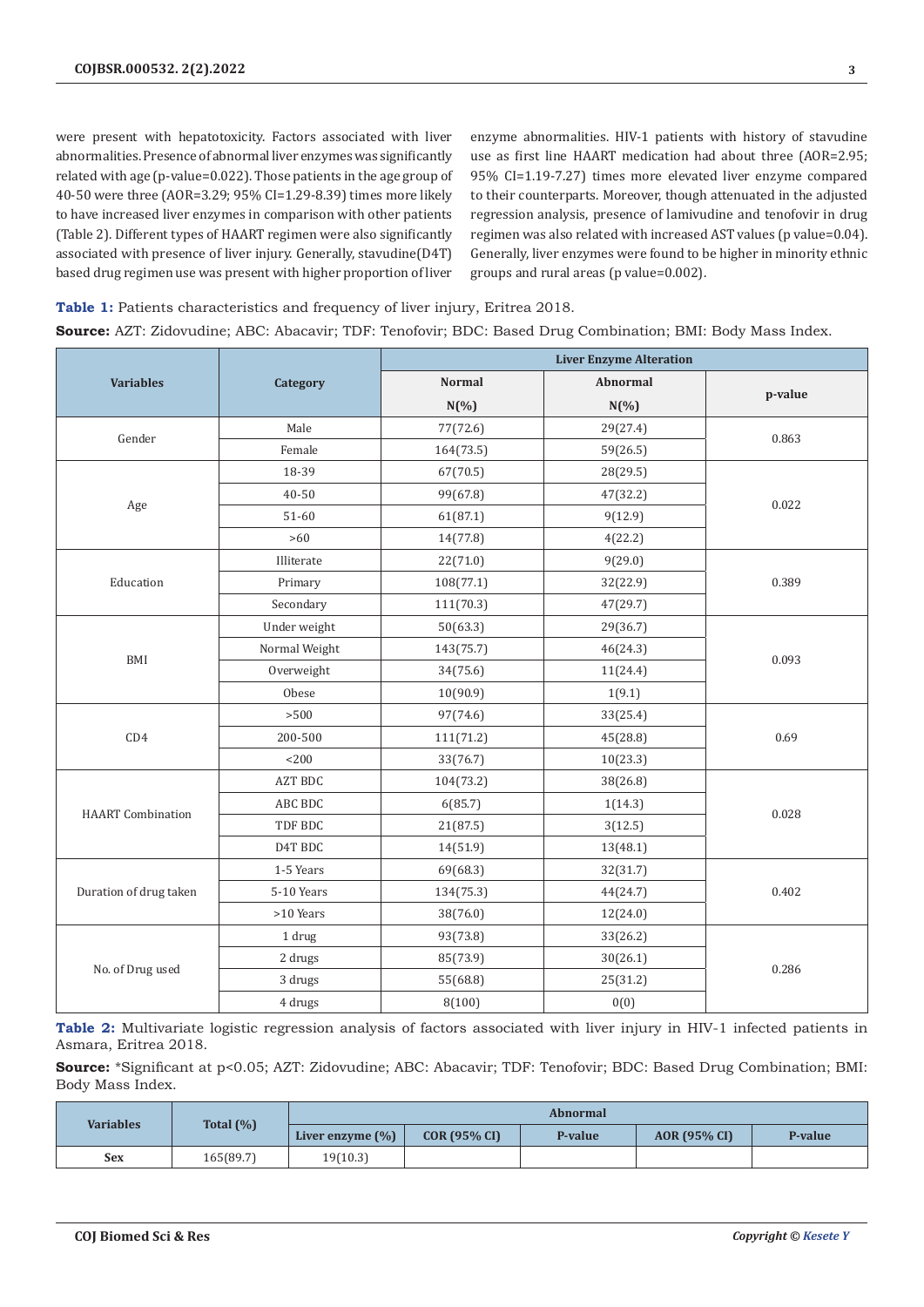| Male                        | 42(79.2)  | 11(20.8) | Ref                  |       | Ref                   |      |
|-----------------------------|-----------|----------|----------------------|-------|-----------------------|------|
| Female                      | 108(83.3) | 21(16.7) | $0.96(0.56 - 1.60)$  | 0.86  | $0.74(0.35-1.55)$     | 0.42 |
| Age                         | 16(88.9)  | 2(11.1)  |                      |       |                       |      |
| 18-39                       | 210(88.2) | 28(11.8) | $2.27(0.81 - 6.34)$  | 0.12  | $3.61(0.78-16.5)$     | 0.09 |
| $40 - 50$                   | 115(89.1) | 14(10.9) | 3.29(1.29-8.39)*     | 0.013 | $4.57(1.17-17.8)*$    | 0.03 |
| 51-59                       | 138(85.7) | 23(14.3) | $2.35(0.88 - 6.20)$  | 0.08  | $2.5(0.64 - 9.67)$    | 0.19 |
| >60                         | 115(89.1) | 14(10.9) | Ref                  |       | Ref                   |      |
| BMI                         | 138(85.7) | 23(14.3) |                      |       |                       |      |
| Under weight                | 115(89.1) | 14(10.9) | $5.8(0.7-47.6)$      | 0.1   | $4.8(0.51 - 47.0)$    | 0.17 |
| Normal Weight               | 138(85.7) | 23(14.3) | 3.21(0.40-25.81)     | 0.27  | $2.7(0.30 - 25.6)$    | 0.37 |
| Overweight                  | 115(89.1) | 14(10.9) | $3.23(0.37 - 28.2)$  | 0.29  | $2.7(0.25-30.6)$      | 0.41 |
| Obese                       | 138(85.7) | 23(14.3) | Ref                  |       | Ref                   |      |
| <b>HAART</b><br>Combination | 115(89.1) | 14(10.9) |                      |       |                       |      |
| AZT BDC                     | 142(71)   | 38(26.8) | Ref                  |       | Ref                   |      |
| ABC BDC                     | 7(3.5)    | 1(14.3)  | $0.45(0.05-3.91)$    | 0.47  | $0.46(0.05-4.29)$     | 0.49 |
| TDF BDC                     | 24(12)    | 3(12.5)  | $0.39(0.11 - 1.38)$  | 0.14  | $0.39(0.11 - 1.44)$   | 0.15 |
| D4T BDC                     | 27(13.5)  | 13(48.1) | $2.54(1.09 - 5.89)*$ | 0.03  | $2.95(1.19 - 7.27)^*$ | 0.02 |

# **Discussion**

Elevations in liver enzymes are frequent in HIV population, however, because of the complexities related to pathophysiologic mechanisms of liver function, diagnosis or general management of cases may be challenging [16]. The degree of liver cell toxicity is usually evaluated by measuring serum transaminase enzymes levels or activity [17]. It is obvious that Liver is the synthesis organ of the major body enzymes and when there is any injury on the liver, variable concentrations of those enzymes are released into the blood due to raised permeability [18]. AST and ALT are the primarily sensitive biomarkers of liver cell injury and used for the detection of hepatocellular disorders Invalid source specified. ALT is principally synthesized in liver cells, whereas AST is secreted in liver and other complementary tissues including heart, brain, lungs, kidneys, pancreas, skeletal muscles, erythrocytes and leukocytes Invalid source specified. Different research outputs indicated that patients on different HAART drugs had demonstrated raised levels of AST and AL [19-21]. In this study, the prevalence of liver injury was 26.7% in general agreement with studies in Sub-Saharan Africa (SSA) [22,23]. However, this outcome is higher to studies on HIV infected patients conducted in Cameroon (22.6%), South Africa (23%) and Brazil (19.7%) [21,24,25]. This might be attributable to different factors including traditional risks such as hepatitis B and C virus co-infections [11], increased alcohol intake [12], use of illicit regimens, the time period of treatment [26], older age, genetic predispositions and geographic conditions [27]. In concordance with other similar studies, this study indicated that liver injury was observed more in males than in females which could be due to the effect of alcohol consumption [28]. Also studies carried out in Thailand [29], US community [30]. and Italy [31]. indicated a parallel association. Analysis of other sociodemographic and clinical factors also showed a more significant association (p<0.05) between liver enzyme elevations and HAART regimen in addition

to age of participants. Liver enzyme abnormalities were higher in the age group 40 to 50 years. This is comparable to several findings elsewhere [32,33]. Different HAART regimen have been directly implicated in alterations of liver enzyme activity [11,34]. In this study, zidovudine and tenofovir were used by large portion (83%) of study participants as first line regimen for their HAART medication. But a high proportion of the liver enzyme abnormality (13.3%) was present in HIV patients who had history of stavudine based medication (or=2.95; 95% CI=1.19-7.27). This is consistently supported by previous animal study and clinical trials conducted demonstrating induction of some extent of long-term mitochondrial toxicity [35,36]. WHO guidelines strictly urge the termination of wide use of stavudine in first-line regimens for reason related to its well documented metabolic toxicities. A complete phasing out of stavudine as preferred drug regimen has been obtained in Eritrea recently. However, still less than 5% of the HIV population on antiretroviral treatment uses this drug worldwide [37].

# **Limitations**

In this study, several limitations can be mentioned. Regardless of very low national prevalence of HCV and HBV, hepatitis virus coinfection along with other opportunistic diseases were not evaluated in this study. A typical liver function parameter such as albumin activity and INR was not included which could have enabled for an elaborate analysis in the organ mechanisms. Ultrasound analysis and platelet count were not assessed for the detection of liver fibrosis and ascites. It is hugely understood that those tests are expensive and for very low-income countries like Eritrea, it is impractical to implement all the tests.

# **Conclusion**

In this study, liver enzymes (ALT,AST) were markedly raised in patients on antiretroviral medication. Moreover, hepatotoxicity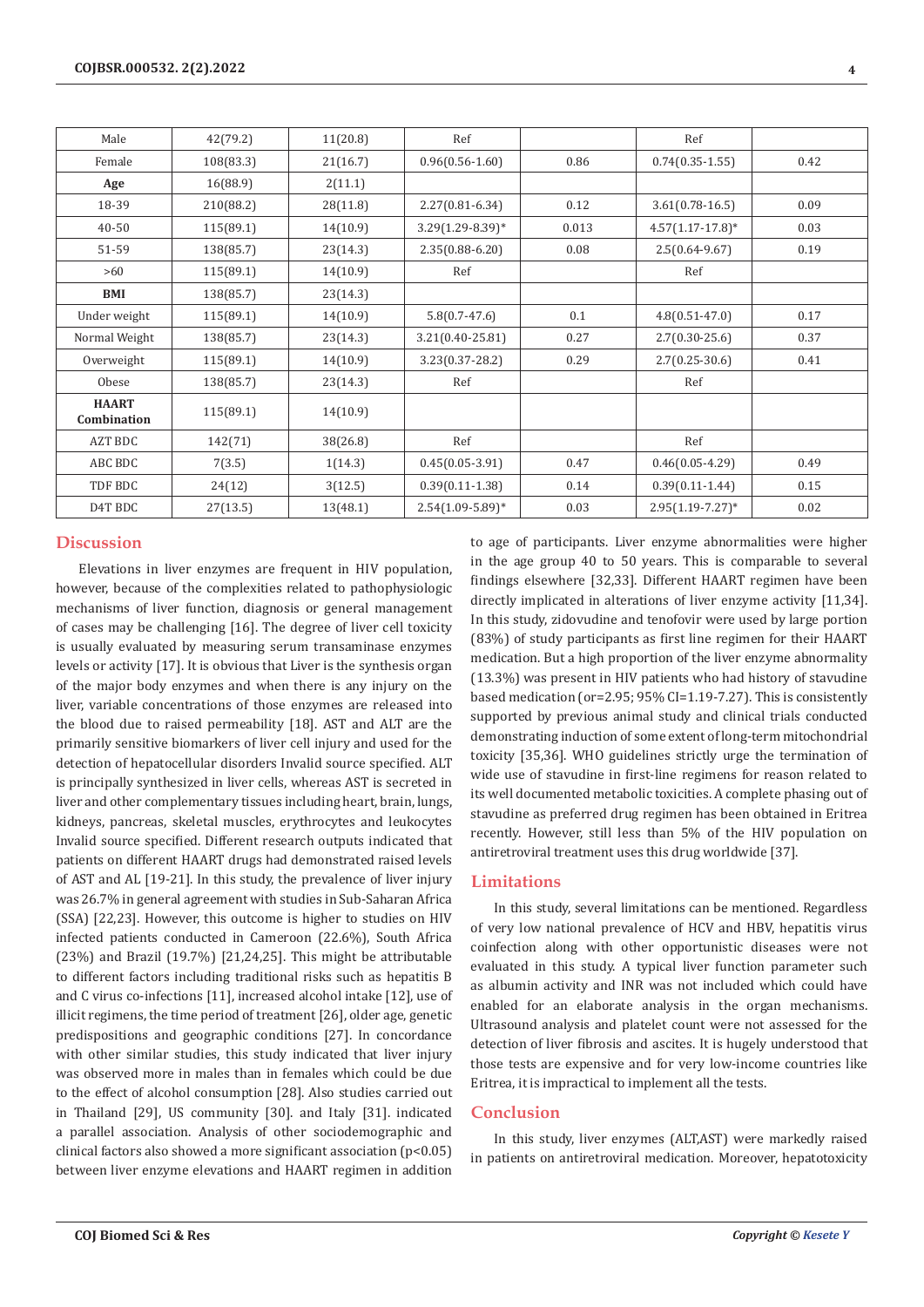was noticed in a considerable number in older HIV participants and on those who had history of stavudine medication, imparting an inevitable issue to be addressed. The results of this study point out that HIV patients on HAART medication are at eminent risk of liver toxicity which necessitate for continuous clinical monitoring to reduce complicated form of liver injury.

## **References**

- 1. [Wnuk AM \(2001\) Liver damage in HIV-infected patients. Medical Science](https://pubmed.ncbi.nlm.nih.gov/11433202/)  [Monitor 7\(4\): 729-236.](https://pubmed.ncbi.nlm.nih.gov/11433202/)
- 2. Dieterich DT, Robinson [PA, Love J, Stern JO \(2004\) Drug induced liver](https://pubmed.ncbi.nlm.nih.gov/14986279/)  [injury associated with the use of nonnucleoside reverse-transcriptase](https://pubmed.ncbi.nlm.nih.gov/14986279/)  [inhibitors. Clinical Infectious Diseases 38\(2\): 80-89.](https://pubmed.ncbi.nlm.nih.gov/14986279/)
- 3. Bica I, McGovern B, Dhar [R \(2001\) Increasing mortality due to end-stage](https://pubmed.ncbi.nlm.nih.gov/11170959/)  [liver disease in patients with human immunodeficiency virus infection.](https://pubmed.ncbi.nlm.nih.gov/11170959/)  [Clinical Infectious Diseases 32\(3\): 492-497.](https://pubmed.ncbi.nlm.nih.gov/11170959/)
- 4. [Mart-Carbonero](https://pubmed.ncbi.nlm.nih.gov/11709090/) L, Soriano V, Valencia E, Samaniego JG, Lopez M, et [al. \(2001\) Increasing impact of chronic viral hepatitis on hospital](https://pubmed.ncbi.nlm.nih.gov/11709090/)  [admissions and mortality among HIV-infected patients. AIDS Research](https://pubmed.ncbi.nlm.nih.gov/11709090/)  [and Human Retroviruses 17\(16\): 1467-1471.](https://pubmed.ncbi.nlm.nih.gov/11709090/)
- 5. [Cappell MS \(1991\) Hepatobiliary manifestations of the acquired immune](https://pubmed.ncbi.nlm.nih.gov/1986533/)  [deficiency syndrome. The American Journal of Gastroenterology 86\(1\):](https://pubmed.ncbi.nlm.nih.gov/1986533/)  [1-15.](https://pubmed.ncbi.nlm.nih.gov/1986533/)
- 6. [Lefkowitch JH \(1994\) Pathology of AIDS-related liver disease. Digestive](https://pubmed.ncbi.nlm.nih.gov/7712615/)  [Diseases 12\(6\): 321-330.](https://pubmed.ncbi.nlm.nih.gov/7712615/)
- 7. Castellares C, Barreiro [P, Carbonero LM \(2008\) Liver cirrhosis in HIV](https://pubmed.ncbi.nlm.nih.gov/18233989/)[infected patients: Prevalence, aetiology and clinical outcome. Journal of](https://pubmed.ncbi.nlm.nih.gov/18233989/)  [Viral Hepatitis 15\(3\): 165-172.](https://pubmed.ncbi.nlm.nih.gov/18233989/)
- 8. Bodsworth N, Donovan B, Nightingale BN (1989) The effect of concurrent [human immunodeficiency virus infection on chronic hepatitis B: A study](https://pubmed.ncbi.nlm.nih.gov/2571646/)  [of 150 homosexual men. Journal of Infectious Diseases 160\(4\): 577-582.](https://pubmed.ncbi.nlm.nih.gov/2571646/)
- 9. Gilson RJC, Hawkins [AE, Beecham MR \(1997\) Interactions between HIV](https://pubmed.ncbi.nlm.nih.gov/9108941/)  [and hepatitis B virus in homosexual men: Effects on the natural history](https://pubmed.ncbi.nlm.nih.gov/9108941/)  [of infection. AIDS 11\(5\): 597-606.](https://pubmed.ncbi.nlm.nih.gov/9108941/)
- 10. Walsh [EK \(1999\) Clinical outcomes after hepatitis C infection from](https://pubmed.ncbi.nlm.nih.gov/10210705/)  [contaminated anti-D immune globulin. Irish hepatology research group.](https://pubmed.ncbi.nlm.nih.gov/10210705/)  [The New England Journal of Medicine 340\(16\): 1228-1233.](https://pubmed.ncbi.nlm.nih.gov/10210705/)
- 11. Sulkowski MS, Thomas DL, Mehta SH, Chaisson RE, Moore RD (2002) Hepatotoxicity associated with nevirapine or efavirenz-containing antiretroviral therapy: Role of hepatitis C and B infections. Hepatology 35(1): 182-189.
- 12. Kovari H, Ledergerber [B, Battegay M \(2010\) Incidence and risk factors](https://pubmed.ncbi.nlm.nih.gov/20085465/)  [for chronic elevation of alanine aminotransferase levels in HIV-infected](https://pubmed.ncbi.nlm.nih.gov/20085465/)  [persons without hepatitis B or C virus co-infection. Clinical Infectious](https://pubmed.ncbi.nlm.nih.gov/20085465/)  [Diseases 50\(4\): 502-511.](https://pubmed.ncbi.nlm.nih.gov/20085465/)
- 13. Wit FW, Weverling GJ, Weel J, Jurriaans [S, Lange JMA \(2002\) Incidence of](https://pubmed.ncbi.nlm.nih.gov/12089658/)  [and risk factors for severe hepatotoxicity associated with antiretroviral](https://pubmed.ncbi.nlm.nih.gov/12089658/)  [combination therapy. Journal of Infectious Diseases 186\(1\): 23-31.](https://pubmed.ncbi.nlm.nih.gov/12089658/)
- 14. Aranzabal L, Casado [JL, Moya J \(2005\) Influence of liver fibrosis on](https://pubmed.ncbi.nlm.nih.gov/15712082/)  [highly active antiretroviral therapy-associated hepatotoxicity in patients](https://pubmed.ncbi.nlm.nih.gov/15712082/)  [with HIV and hepatitis C virus coinfection. Clinical Infectious Diseases](https://pubmed.ncbi.nlm.nih.gov/15712082/)  [40\(4\): 588-593.](https://pubmed.ncbi.nlm.nih.gov/15712082/)
- 15.(2017) US Department of Health and Human Services, Division of AIDS (DAIDS) Table for Grading the Severity of Adult and Pediatric Adverse Events, Division of AIDS, National Institute of Allergy and Infectious Diseases, National Institutes of Health, US Department of Health and Human Services.
- 16. Pol S, Lebray P, Pichard [AV \(2004\) HIV infection and hepatic enzyme](https://pubmed.ncbi.nlm.nih.gov/14986277/) [abnormalities: Intricacies of the pathogenic mechanisms. Clin Infect Dis](https://pubmed.ncbi.nlm.nih.gov/14986277/) [38\(2\): 65-72](https://pubmed.ncbi.nlm.nih.gov/14986277/).
- 17. Carlo T, Giuseppe L, Salvatore C, Massimo P, Mark [N, et al. \(2005\)](https://pubmed.ncbi.nlm.nih.gov/16018804/) [Incidence and risk factors for liver enzyme elevation during highly active](https://pubmed.ncbi.nlm.nih.gov/16018804/) [antiretroviral therapy in HIV-HCV co-infected patients; results from the](https://pubmed.ncbi.nlm.nih.gov/16018804/) [Italian EPOKA-Master Cohort. BMC Inf Dis 5: 58.](https://pubmed.ncbi.nlm.nih.gov/16018804/)
- 18. Burtis C, Ashwood E, Bruns D, Tietz (2006) Textbook of clinical chemistry and molecular diagnosis, Philadelphia: Elsevier Saunders Co, US.
- 19. Marc G, Jay H, Fauci S, Braunwald E, Kasper L, et al. (2008) Harrison's principles of internal medicine. 17<sup>th</sup> (edn.), McGraw-Hill Companies, USA, pp. 1918-2000.
- 20. Hernandez L, Gilson I, Jacobson J, Affi A, Puetz [T, et al. \(2001\)](https://pubmed.ncbi.nlm.nih.gov/11564003/) [Antiretroviral hepatotoxicity in human immunodefciency virus-infected](https://pubmed.ncbi.nlm.nih.gov/11564003/) [patients. Aliment Pharmacol Ther 15\(10\): 1627-1632.](https://pubmed.ncbi.nlm.nih.gov/11564003/)
- 21. Hofmann [C, Charalambous](https://pubmed.ncbi.nlm.nih.gov/17545706/) S, Thio C, Martin D, Pemb L, et al. (2007) [Hepatotoxicity in an African antiretroviral therapy cohort: The effect of](https://pubmed.ncbi.nlm.nih.gov/17545706/) [tuberculosis and hepatitis B. AIDS 21\(10\): 1301-1308.](https://pubmed.ncbi.nlm.nih.gov/17545706/)
- 22. Tesfa E, Siefu D, Belayneh Y, Mekonnen [Z \(2019\) Liver enzyme elevation](https://pubmed.ncbi.nlm.nih.gov/31666123/) [in patients taking HAART compared with treatment naïve controls at](https://pubmed.ncbi.nlm.nih.gov/31666123/) [Debre Berhan Referral Hospital: A comparative cross-sectional study,](https://pubmed.ncbi.nlm.nih.gov/31666123/) [Northeast Ethiopia. BMC research notes 12\(1\) :714.](https://pubmed.ncbi.nlm.nih.gov/31666123/)
- 23. Shiferaw MB, Tulu KT, Zegeye AM, Wubante [AA \(2016\) Liver enzymes](https://pubmed.ncbi.nlm.nih.gov/27493798/) [abnormalities among highly active antiretroviral therapy experienced](https://pubmed.ncbi.nlm.nih.gov/27493798/) [and HAART naive HIV-1 infected patients at debre tabor hospital, north](https://pubmed.ncbi.nlm.nih.gov/27493798/) [west Ethiopia: A comparative cross-sectional study. AIDS Research and](https://pubmed.ncbi.nlm.nih.gov/27493798/) [Treatment 2016: 1-7.](https://pubmed.ncbi.nlm.nih.gov/27493798/)
- 24. Lucent K, Clement A, Fon N, Weldeji P, Ndikvu [C \(2010\) The effects of](https://www.ajol.info/index.php/ajcem/article/view/57777) [antiretroviral treatment on liver function enzymes among HIV infected](https://www.ajol.info/index.php/ajcem/article/view/57777) [out patients attending the central hospital of Yaounde Cameron. African](https://www.ajol.info/index.php/ajcem/article/view/57777) [Journal of Clinical and Experimental Microbiology 11\(3\): 174-178.](https://www.ajol.info/index.php/ajcem/article/view/57777)
- 25. Gil ACM, Lorenzetti [R, Mendes GB \(2007\) Hepatotoxicity in HIV-infected](https://pubmed.ncbi.nlm.nih.gov/17992389/) [children and adolescents on antiretroviral therapy. Sao Paulo Medical](https://pubmed.ncbi.nlm.nih.gov/17992389/) [Journal 125\(4\): 205-209.](https://pubmed.ncbi.nlm.nih.gov/17992389/)
- 26. Hussaini S, Farrington [E \(2007\) Idiosyncratic drug-induced liver injury;](https://www.tandfonline.com/doi/abs/10.1517/14740338.6.6.673?journalCode=ieds20) [An overview. Expert Opin Drug Saf 6\(6\): 673-684.](https://www.tandfonline.com/doi/abs/10.1517/14740338.6.6.673?journalCode=ieds20)
- 27. Yimer G, Amogne W, Habtewold A, Makonnen E, Ueda [N, et al. \(2012\)](https://pubmed.ncbi.nlm.nih.gov/21862974/) [High plasma efavirenz level and CYP2B6\\*6 are associated with efavirenz](https://pubmed.ncbi.nlm.nih.gov/21862974/)[based HAART-induced liver injury in the treatment of naive HIV patients](https://pubmed.ncbi.nlm.nih.gov/21862974/) [from Ethiopia; A prospective cohort study. Pharmacogenomics J 12\(6\):](https://pubmed.ncbi.nlm.nih.gov/21862974/) [499-506.](https://pubmed.ncbi.nlm.nih.gov/21862974/)
- 28. Ocama [P, Castelnuovo B, Kamya M \(2010\) Low frequency of liver enzyme](https://pubmed.ncbi.nlm.nih.gov/20975087/) [elevation in HIV-infected patients attending a large urban treatment](https://pubmed.ncbi.nlm.nih.gov/20975087/) [centre in Uganda. Int J STD AIDS 21\(8\): 553-557.](https://pubmed.ncbi.nlm.nih.gov/20975087/)
- 29. Chalermchai T, Hiransuthikul [N, Tangkijvanich](https://aidsrestherapy.biomedcentral.com/articles/10.1186/1742-6405-10-21) P, Pinyakorn S, Avihingsanon [A, et al. \(2013\) Risk factors of chronic hepatitis in](https://aidsrestherapy.biomedcentral.com/articles/10.1186/1742-6405-10-21) [antiretroviral-treated HIV infection, without hepatitis B or C viral](https://aidsrestherapy.biomedcentral.com/articles/10.1186/1742-6405-10-21) [infection. AIDS Research and Therapy 10\(1\): 1-9.](https://aidsrestherapy.biomedcentral.com/articles/10.1186/1742-6405-10-21)
- 30. Kim WR, Benson JT, Therneau TM, Torgerson HA, Yawn [BP, et al, \(2004\)](https://pubmed.ncbi.nlm.nih.gov/14999701/) [Changing epidemiology of hepatitis B in a US community. Hepatology](https://pubmed.ncbi.nlm.nih.gov/14999701/) [39\(3\): 811-816.](https://pubmed.ncbi.nlm.nih.gov/14999701/)
- 31. Guaraldi G, Squillace [N, Stentarelli C \(2008\) Nonalcoholic fatty](https://pubmed.ncbi.nlm.nih.gov/18532884/) [liver disease in HIV-infected patients referred to a metabolic clinic:](https://pubmed.ncbi.nlm.nih.gov/18532884/) [Prevalence, characteristics, and predictors. Clinical Infectious Diseases](https://pubmed.ncbi.nlm.nih.gov/18532884/) [47\(2\): 250-257.](https://pubmed.ncbi.nlm.nih.gov/18532884/)
- 32. [Pokorska ŚM, Stańska-Perka](https://www.nature.com/articles/s41598-017-11489-2) A, Popielska J, Ołdakowska A, Coupland [U \(2017\) Prevalence and predictors of liver disease in HIV-infected](https://www.nature.com/articles/s41598-017-11489-2) [children and adolescents. Scientific Reports 7: 1-8.](https://www.nature.com/articles/s41598-017-11489-2)